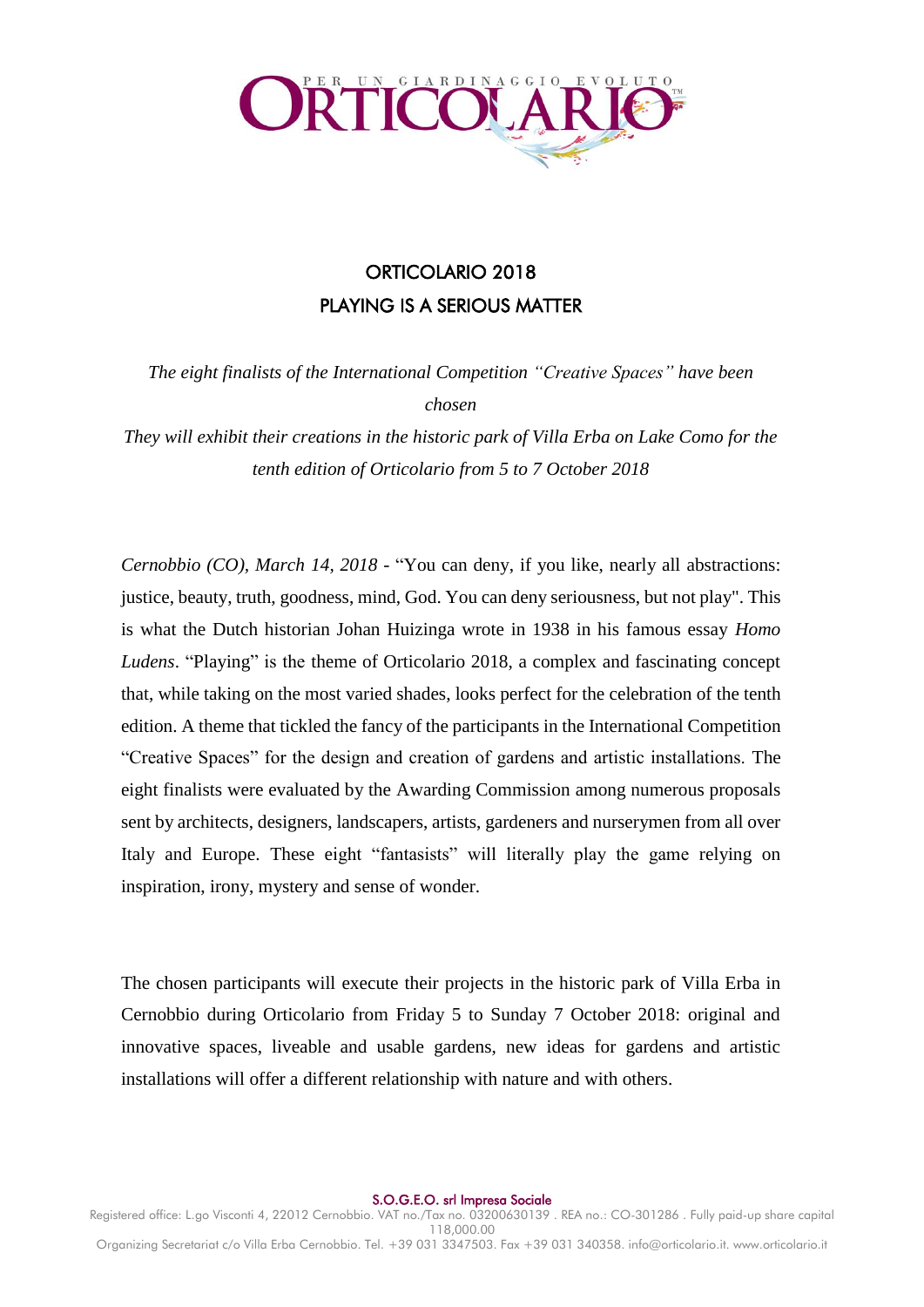The creations will be evaluated by an international jury that will assign the sculpture award "La Foglia d'oro del Lago di Como" to the best work. The prize is a sinuousformed vase on which a large leaf flutters with "hints" of pure gold (24K), designed and made by Gino Seguso of the historical Vetreria Artistica Archimede Seguso of Murano (Venice). The prize will be kept by the winner for a limited period after which it will remain on display at Villa Carlotta (Tremezzina, CO) until the next edition: the reawarding ceremony for the 2017 award, assigned to the designer Roberto Landello with the Spazio Garden Lignano "Ciclicità lunare" (Lunar Cyclicity), will be held in line with tradition at Villa Carlotta on Friday, April 13, at 11.00 a.m.

*"The chosen projects are intriguing, astonishing and surprising. They interact with the Genius loci of the park of Villa Erba, reinterpreting and "contaminating" it with artistic expressions and daring reflections - as Anna Rapisarda, curator of Orticolario, explains – These will be spaces to be lived in, where you can also have fun, because, in the end, going back over the centuries, the garden is born out of play, to give pure pleasure and to dedicate time to pleasure."*

In addition to "La Foglia d'oro del Lago di Como" Award, the jury will award other prizes: the "Experience Award" for a space that tells, communicates and moves; the "Footprint Award" for novelties of materials and the eco-sustainability; the "Art Award" for a space where art and nature coexist in balance and where different languages are effectively synthesized; the "Great Italian Gardens Award" for a space of lights and shapes that communicates tradition and novelties; and finally the "Visitors' choice Award" for the garden or the artistic installation voted by the public.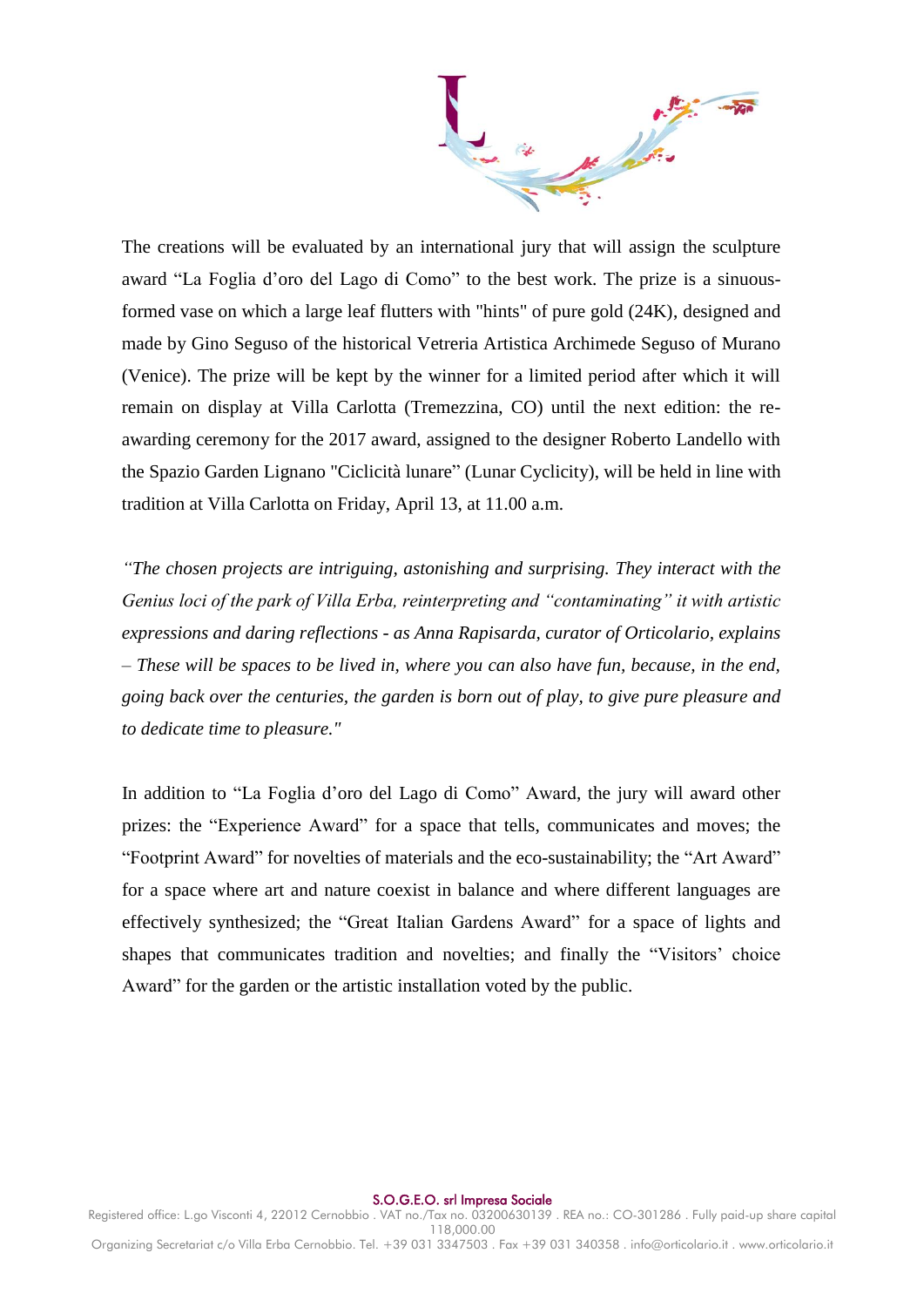

## THE EIGHT FINALISTS' PROJECTS

1. "spLaYce ship"

Designed and made by Mirco Colzani (Paina di Giussano, MB) FB: Mirco Colzani Garden Designer

2. Spazio Fratelli Leonelli Manutenzione e cura del Paesaggio "Good Vibrations..." Project by Stefania Pluchino (Castelletto Sopra Ticino, NO) fratellileonelli.it

3. Spazio Vivai Piante Battistini "Meet me halfway" Project by Andrea Camassa (Bologna)

4. Spazio Associazione Animum Ludendo Coles "Chi semina gioco raccoglie un animo fiorente e rigoglioso" (Those who sow the plays, reap a strong and blooming soul) Project by Furio Ferri (Lodi) ludendo.it

5. Spazio Green Passion "La Topitta" Project by Leonardo Magatti (Cernobbio, CO)

6. "Il gioco è il tempo" (Play is time) Designed and made by MetalliFilati (Cremona) metallifilati.com paolomezzadri.com

7. "Castelli di salvia" (Sage castles) Designed and made by CIRIBÌ (Como) figlideifiori.com

8. Spazio Jolly PVC "V. Rubik, l'orto modulare" (the modular vegetable garden) Project by Marco Bellotti (Traona, SO) marcobellotti.com

#### S.O.G.E.O. srl Impresa Sociale